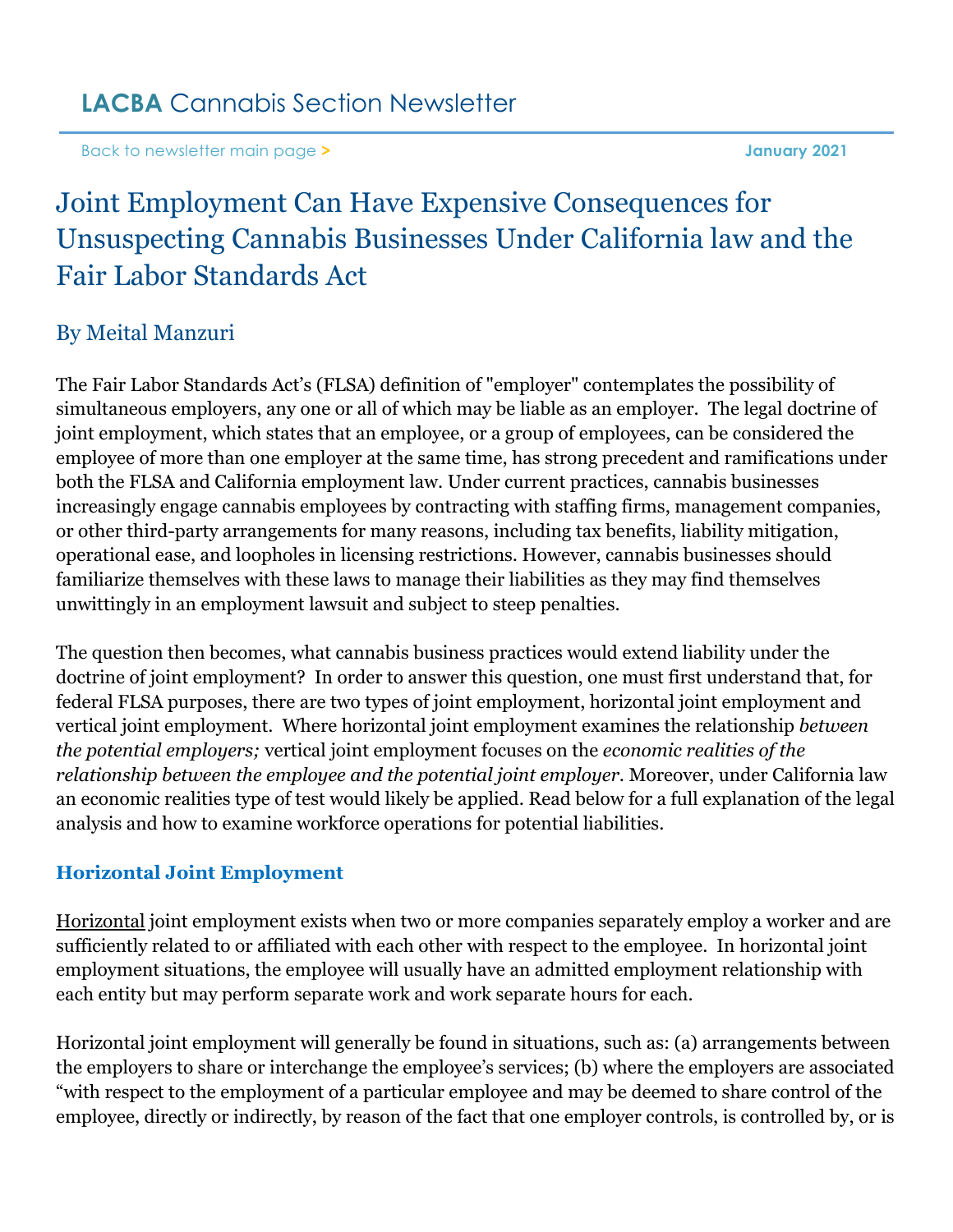under common control with the other employer"[1;](#page-1-0) or (c) where one employer acts directly or indirectly in the interest of another employer in relation to the employee - think management company that provides staffing as one of its services.

According to the Department of Labor, in determining whether two or more entities share sufficient control over the employee and thus would be categorized as horizontally joined, the following factors should be considered:

- (1) Inter-mingled operations (e.g., same person scheduling and paying the employees, or one administrative operation for both employers);
- (2) Shared clients or customers;
- (3) Any overlapping managers, directors, officers, or executives;
- (4) Shared control over operations (e.g., overhead costs, hiring, firing, advertising, payroll);
- (5) Shared supervisory authority over the employee(s);
- (6) Any agreements between the potential joint employers;
- (7) One potential joint employer supervising the work of the other; and
- (8) Treating the employees as a pool of employees available to both of employers.

Under the above test, a cannabis business that's found to have horizontal joint employment could be found liable for any number of torts and violations of employment law even though another entity caused this on the employee.

### **Economic Realities Test Used in Vertical Joint Employment under FLSA (and probably in CA Employment Law)**

Conversely, in vertical joint employment there is an admitted relationship between the employee and one employer (the "intermediary employer") and the potential joint employer has typically contracted with the intermediary employer to provide it with labor and/or to perform certain employer functions, such as hiring or payroll, and the employee works for the benefit of the potential joint employer. As joint employers, each is responsible for the conduct of the other and whatever unlawful practices are engaged in by one are deemed to have been committed by both.

In evaluating whether a vertical joint employment relationship exists for purposes of the FLSA, the "economic realities test" requires courts to consider the totality of the circumstances of the potential employment relationship, including such factors as whether the alleged joint employer (1) had the authority to hire and fire the employee, (2) supervised and controlled the employee's work schedules and the conditions of his or her employment, (3) determined the rate and method of payment, and (4) maintained employment records.[2](#page-1-1)

For example, in *Futrell v. PayDay*, the plaintiff worked on the set of Reactor Films and PayDay, a separate entity, processed Reactor Films' payroll. Plaintiff argued that PayDay was his joint employer

<span id="page-1-0"></span><sup>1</sup> See 29 CFR 791.2(b)

<span id="page-1-1"></span><sup>2</sup> *See* 29 C.F.R. § 791.2(a)(1)(1981); *Real v. Driscoll Strawberry Assocs.*, 603 F.2d 748, 754 (9th Cir.1979); *Bonnette v. California Health and Welfare Agency*, 704 F.2d 1465, 1470 (9th Cir.1983); *Futrell v. PayDay* (2d Cal.2010) 190 Cal. App. 4th 1419, 1430.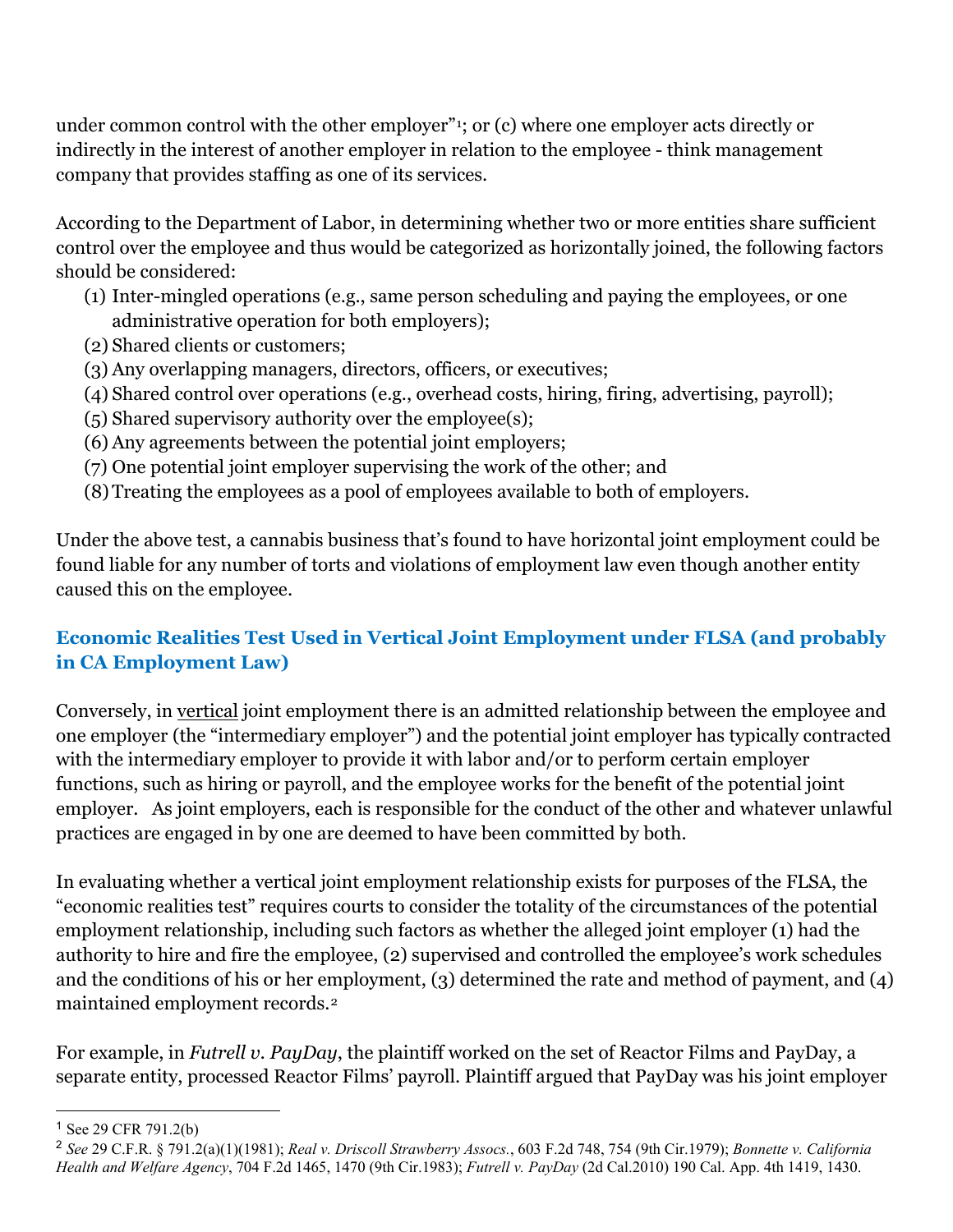because, inter alia, it did the payroll for his primary employer and issued his paychecks. However, the court disagreed and found no employment relationship existed with PayDay. Specifically, the court noted that there was no evidence that PayDay exercised control over Futrell's hours or working conditions, plaintiff was not hired by PayDay, Reactor Films was the primary employer--not PayDay- and arranged and supervised the commercial shoots, and PayDay lacked control over plaintiff's hours and working conditions.[3](#page-2-0) In light of the foregoing, the court went on to explain the lynchpin was whether PayDay "exercised control over workers' wages" by going beyond handling the ministerial tasks of calculating pay and tax withholding because it also issued paychecks, drawn on PayDay's own account. The court ultimately found this alone was insufficient to confer upon PayDay a joint employer relationship.

Accordingly, depending on the control that a cannabis business is exercising over the alleged joint employee, they can be found liable even if the other employer is the source of the legal violation.

## **Consequences of Joint Employment Under the FLSA**

If any of the foregoing horizontal or vertical joint employer factors describe a company and other companies with which it has a relationship, then they probably share some employees. If so, the companies will all be responsible for ensuring that those employees that are not classified as exempt are paid at least minimum wage for the first 40 hours they work in each week and overtime pay for all hours worked in excess of the regular 40 hours in a given workweek. Each one of the employers will also be responsible for complying with any and all other requirements of the FLSA. The employee and the Department of Labor ("DOL") can pursue minimum wage and overtime claims and any other claimed breach of the FLSA against any one of the companies at issue either separately or together.

## **Beware of "Independent Contractors" in California**

Passed in 2019, AB 5 tightened the reins on the classification of independent contractors and could impact joint employment liability issues as well. For example, a cannabis business that uses a staffing agency that has misclassified workers under AB 5, could be held jointly liable for the misclassification. One way in which cannabis businesses can protect themselves is to draft and execute an enforceable and comprehensive Master Service Agreement between the two entities that shifts the appropriate risk back to the staffing agency.

### **How Does this Impact Cannabis Businesses?**

Cannabis companies that have employees involved with another entity, whether technically separate or not, need to consider the possibility of joint employment. For example, we regularly see management companies assisting licensees in setting up their operations, including providing employees to staff the licensed business. Similarly, there are numerous cannabis-specific staffing agencies that will send an employee to a location to work on a long- or short-term basis. In these

<span id="page-2-0"></span><sup>3</sup> 190 Cal. App. 4th at 1431-32, 1435.